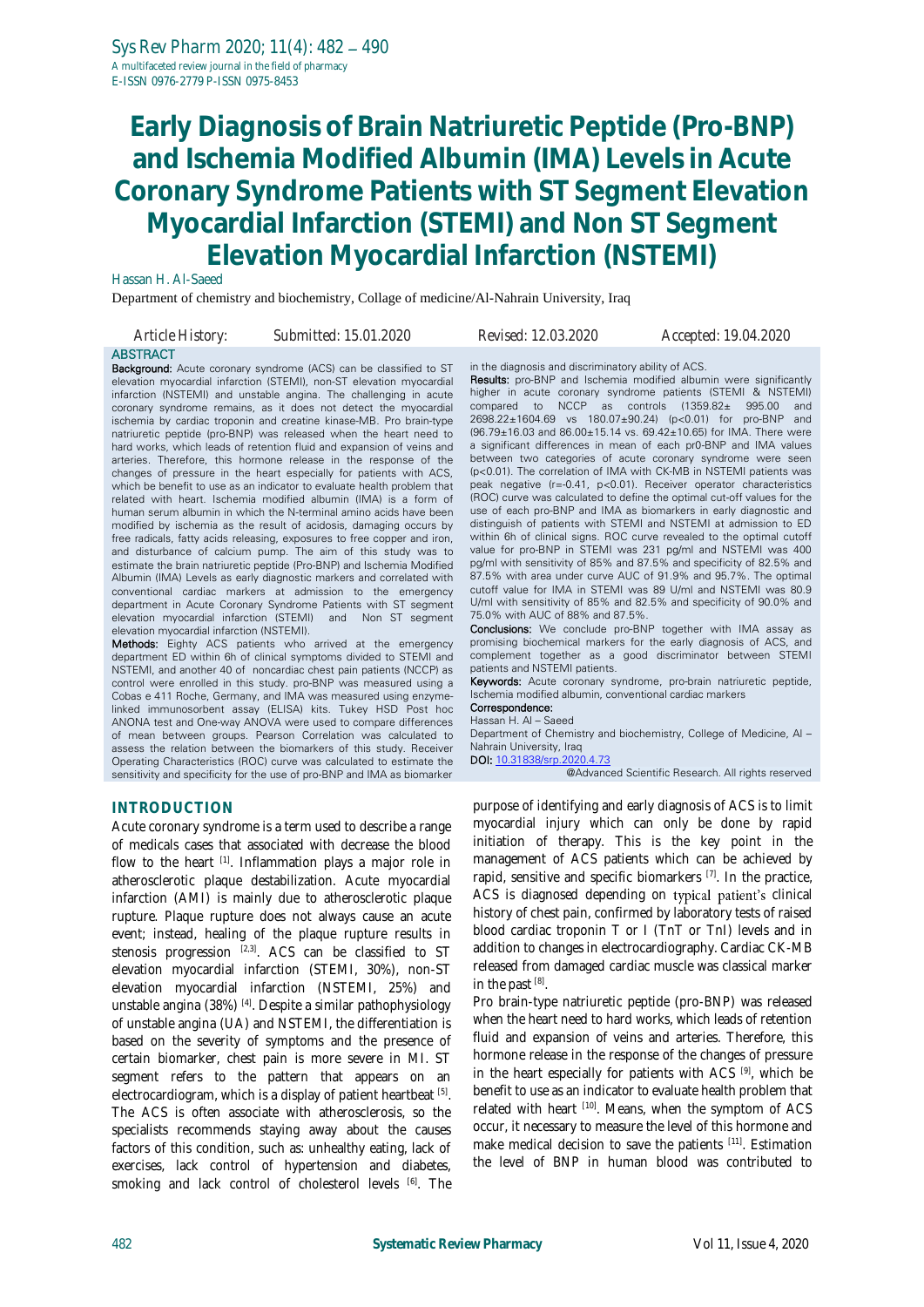diagnosis the suspected left ventricular dysfunction of patients [12] .

Ischemia Modified Albumin (IMA) is a human serum albumin with altered N-terminal amino acids due to ischemia<sup>[13]</sup>. IMA is a promising marker for early detection of myocardial ischemia <sup>[14]</sup>, elevated within few minutes and remain elevated up to 12-24 hours after ischemia before returning to its normal <sup>[15]</sup>. IMA ability to detect ischemia before myocyte destruction would allow for earlier and accurate management decisions as well as its role in a definitive biochemical ruling out strategy [16] . However, studies have shown that the level of serum IMA increases within minutes of the onset of ischemia, remains elevated for 6-12 hours, and then returns to a normal level within 24 hours [17, 18]. IMA assay may be used as promising biochemical marker for the early diagnosis of ACS [19].

Diagnosis of acute coronary syndrome (ACS) is important, due to the associated very high mortality. Failure to diagnose ACS is a problem both for the patients and the clinicians [20] . Early diagnosis ACS patients are important for suitable treatment and management <sup>[21]</sup>. The troponins and ECG considered as conventional tests for diagnosis of ACS in the emergency department <sup>[22]</sup>. The troponins considered as a good and even better diagnostic markers than ECG that may be not diagnostic about half of ACS patients admitted to emergency department [24,25].

The objective of the study was therefore to compare pro-BNP and IMA as early diagnostic markers together with CK-MB, and TnT between patients admitted to an ED with symptoms suggestive of ACS and noncardiac chest pain patients (NCCP) as control group in our population. .

### **PATIENTS AND METHODS**

The present study was executed during the term from February 2019 to August 2019, and the study was approved by the Institutional Ethics Committee. 80 patients who arrived at the emergency department ED with chest pain were diagnosed with acute coronary syndrome ACS, by electrocardiogram (ECG), echocardiogram, and biochemical test (serum Troponin T and CK-MB). These patients were divided into two groups; One group consist of 40 patients with ST segment elevation myocardial infarction (STEMI) and one group consist of 40 patients with Non ST segment elevation myocardial infarction (NSTEMI), and another group of 40 noncardiac chest pain patients (NCCP). All groups were collected from Al-Numan Hospital, Al-Kindy Teaching Hospital and Ibn Al-Nafis Hospital. Patients with a renal, liver, and chronic inflammatory disorders, brain

ischemia, acute mesenteric ischemia, malignant tumor, and pregnant women were excluded from the study.

About seven milliliters of blood samples from all subjects were collected by venipuncture directly as they admission the ED within 6 hrs of clinical signs. Blood samples were left for 20 minutes at room temperature. After coagulation, sera were aspirated and divided into small aliquots for immediate measurements of serum lipid profile and CK-MB were done using appropriate enzymatic colorimetric method, and TnT by Cobas e 411 Roche, Germany . The rest will be stored at -20 until assayed for serum pro-BNP that measured using a Cobas e 411 Roche, Germany, and IMA that measured using enzyme-linked immunosorbent assay (ELISA) kits.

### **Statistical Analysis**

Statistical analysis was carried out using Microsoft excel 2013 and SPSS version 20. The numerical data expressed as mean ±SD. For three groups, one-way ANOVA was performed. Furthermore, the Tukey HSD Post hoc ANONA test was used to compare between mean serum levels of pro-BNP and IMA together with CK-MB, and TnT for STEMI, NSTEMI and NCCP were performed. A  $p \le 0.05$  was considered statistically significant. Pearson correlation were calculated to assess the relation between each of pro-BNP and IMA with CK-MB and TnT. Receiver Operating Characteristics (ROC) curve was calculated to estimate the sensitivity and specificity of the used pro-BNP and IMA as biomarkers in the diagnosis and discriminatory ability of ACS.

### **RESULTS**

Baseline and clinical characteristics of the patients and control groups are given in Table 1. The total number of ACS patients (STEMI & NSTEMI) and NCCP as control group were 40 for each group. There were no significant differences in age between all groups, whereas the body mass index (BMI) has a significantly elevated in patients group comparing with control (P<0.01). Duration from the onset of symptoms until admission and blood drawing was within 6h. Serum lipid profile between patients with ACS and control groups were studied, the results showed that the levels of the cholesterol and LDL were significantly (P<0.01) higher in the ACS patients (STEMI & NSTEMI) as compared to NCCP, whereas there was no significant differences in the level of triglyceride (TG) and HDL between all groups. The CK-MB, TnT, pro-BNP and IMA were significantly (P<0.01) higher in the ACS patients (STEMI & NSTEMI) as compared to NCCP.

|                        | (NCCP)<br>Control | (STEMI)<br>Patients | (NSTEMI)<br>Patients |         |  |  |
|------------------------|-------------------|---------------------|----------------------|---------|--|--|
| Tested value           | $(n=40)$          | $(n=40)$            | $(n=40)$             | p value |  |  |
|                        | Mean $+SD$        | Mean $+SD$          | Mean $+SD$           |         |  |  |
| Age (year)             | $54.35 + 8.73$    | $55.55 + 8.00$      | $56.77 + 9.2$        | 0.45    |  |  |
| BMI $(kg/m2)$          | $29.91 + 5.63$    | $31.17 \pm 5.61$    | $30.94 \pm 6.10$     | < 0.01  |  |  |
| Cholesterol<br>(mg/dl) | $167.05 + 25.35$  | $197.07 + 33.30$    | $201.25 + 42.38$     | < 0.01  |  |  |

**Table 1:** Baseline and clinical characteristics of the ACS patients and control groups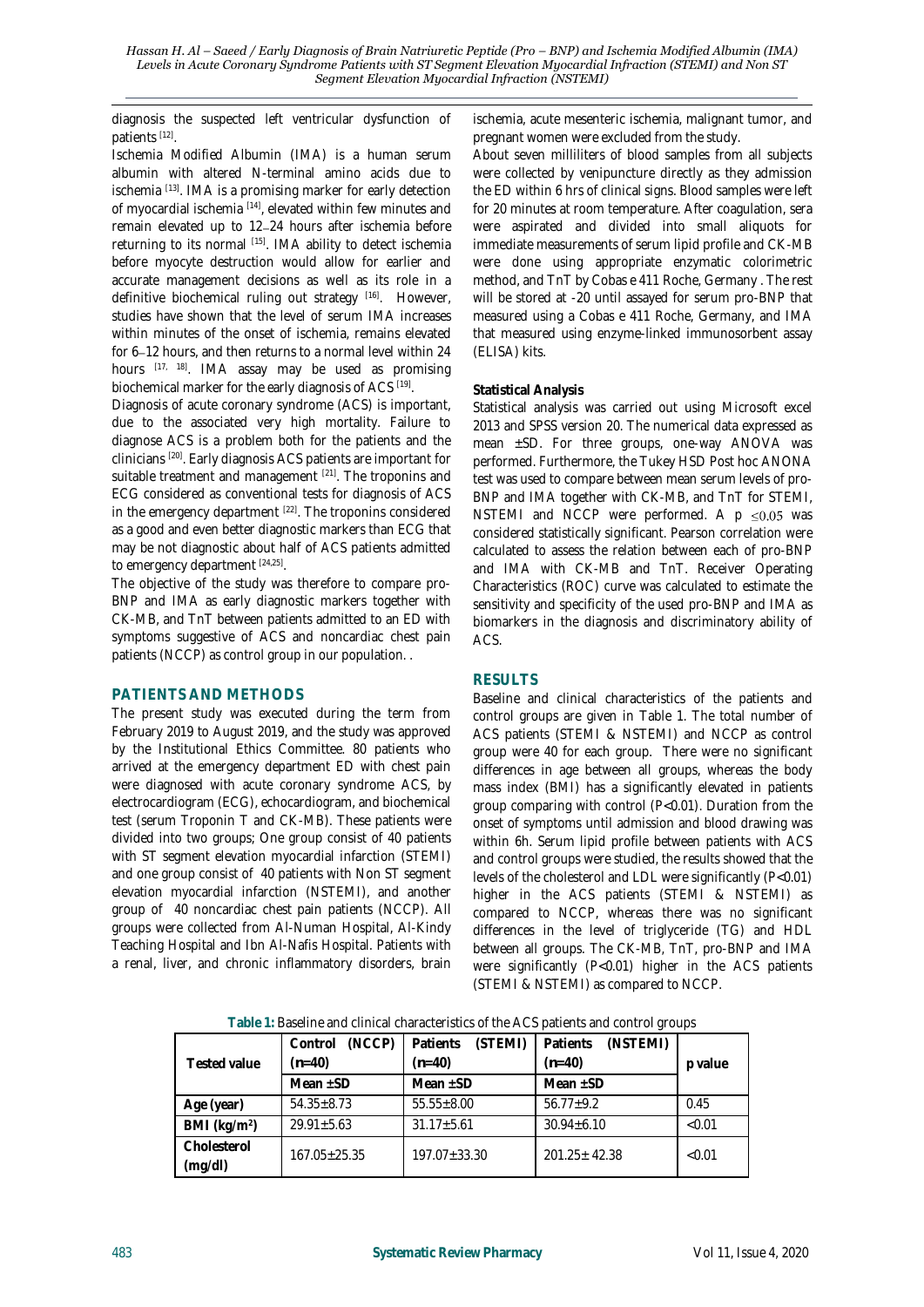*Hassan H. Al – Saeed / Early Diagnosis of Brain Natriuretic Peptide (Pro – BNP) and Ischemia Modified Albumin (IMA) Levels in Acute Coronary Syndrome Patients with ST Segment Elevation Myocardial Infraction (STEMI) and Non ST Segment Elevation Myocardial Infraction (NSTEMI)*

| $T.G$ (mg/dl)      | $154.50 \pm 30.95$ | $165.65 + 47.39$   | $177.55 \pm 68.86$ | 0.13   |
|--------------------|--------------------|--------------------|--------------------|--------|
| HDL (mg/dl)        | $53.87 + 7.33$     | $52.95 + 9.29$     | $49.47 + 8.60$     | 0.053  |
| $LDL$ (mg/dl)      | $95 \pm 34.12$     | $111.65 \pm 40.55$ | $117 + 39.46$      | < 0.01 |
| CK.MB (U/L)        | $20.04 + 5.44$     | $65.62 \pm 58.10$  | 58.97+73.25        | < 0.01 |
| TnT (ng/ml)        | $0.11 \pm 0.07$    | $5.27 + 8.00$      | $4.63 \pm 8.75$    | < 0.01 |
| Pro-BNP<br>(pq/ml) | 180.07+90.24       | 1359.82±995.00     | 2698.22+1604.69    | < 0.01 |
| IMA (U/ml)         | $69.42 + 10.65$    | $96.79 + 16.03$    | $86.00 + 15.14$    | < 0.01 |

One-way ANOVA was used to arrive at the p-value, NCCP non cardiac chest pain, STEMI ST-segment elevation myocardial infarction, NSTEMI non ST segment elevation myocardial infarction, CK-MB creatine kinase MB, TnT cardiac troponin T, pro-BNP pro-brain natriuretic peptide, IMA ischemia modified albumin.

Tukey HSD Post hoc ANOVA test results between ACS groups are given in Table 2. The results showed that the

pro-BNP level has a significantly elevated in NSTEMI group comparing with STEMI group (P<0.01), whereas the IMA level has a significantly elevated in STEMI group comparing with NSTEMI group (P<0.01), but there were no significant differences for each CK-MB, and TnT levels between STEMI and NSTEMI groups.

|  |  | Table 2: Comparison of the mean CK-MB, TnT, pro-BNP and IMA values between the ACS groups |
|--|--|-------------------------------------------------------------------------------------------|
|--|--|-------------------------------------------------------------------------------------------|

| Tested value    | <b>STEMI</b>      | <b>NSTEMI</b>     |         |  |
|-----------------|-------------------|-------------------|---------|--|
|                 | Mean $+SD$        | Mean $\pm$ SD     | P value |  |
| CK.MB (U/L)     | $65.62 + 58.10$   | 58.97+73.25       | 0.84    |  |
| $TnT$ (ng/ml)   | $5.27 + 8.00$     | $4.63 + 8.75$     | 0.90    |  |
| Pro-BNP (pg/ml) | 1359.82+995.00    | 2698.22±1604.69   | < 0.01  |  |
| IMA (U/ml)      | $96.79 \pm 16.03$ | $86.00 \pm 15.14$ | < 0.01  |  |

The correlation of each pro-BNP and IMA with CK-MB and TnT in STEMI and NSTEMI patients are given in table 3. The results revealed that there was a negative correlation between IMA with CK-MB in NSTEMI patients (r =-0.41, p<0.01).

| Tested value /patients         |                     | <b>STEMI</b> |      | <b>NSTEMI</b> |      |
|--------------------------------|---------------------|--------------|------|---------------|------|
|                                |                     | CK-MB        | TnT  | CK-MB         | TnT  |
| Pearson Correlation<br>Pro-BNP |                     | 0.12         | 0.04 | 0.03          | 0.01 |
|                                | Sig. (2-tailed)     | 0.43         | 0.78 | 0.83          | 0.94 |
| IMA                            | Pearson Correlation | $-0.19$      | 0.2  | $-0.41$       | 0.01 |
|                                | Sig. (2-tailed)     | 0.9          | 0.19 | < 0.01        | 0.94 |

The ROC curve of pro-BNP for diagnosis of ACS on admission is shown in Figure 1 and table 4.The AUC for pro-BNP in STEMI was 91.9% and 95.7% in NSTEMI. The cut-off value of the serum pro-BNP level in STEMI was (231 pg/ml) with sensitivity of 85% and specificity of 82.5%, whereas the cut-off value of the serum pro-BNP level in NSTEMI was (400 pg/ml) with sensitivity of 87.5% and specificity of 87.5%.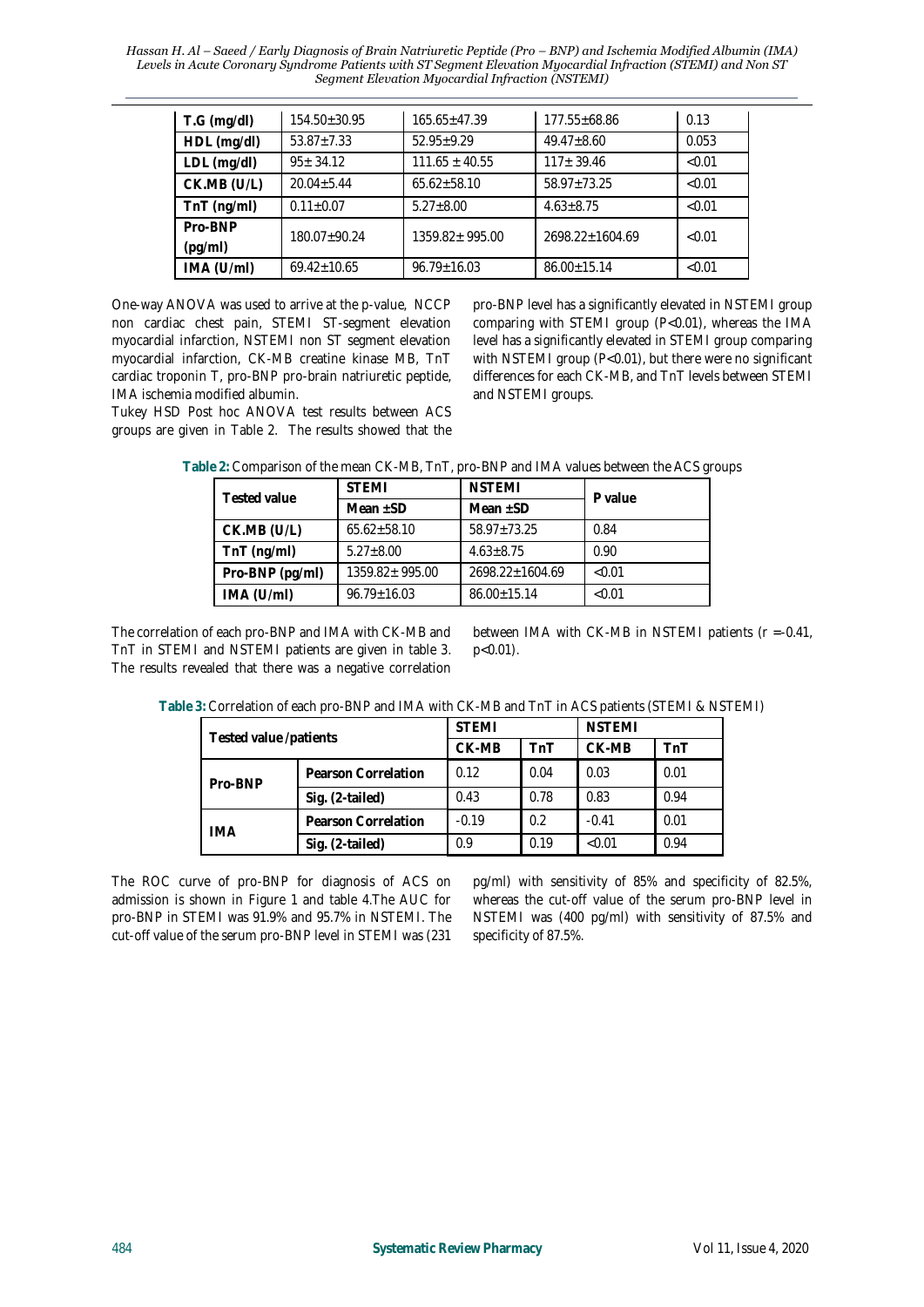

**Figure 1:** ROC curve of pro-BNP assay for comparing performance between STEMI and NSTEMI diagnosis.

|  | Table 4: Cutoff, Sensitivity and Specificity of pro-BNP in patients with STEMI and NSTEMI |
|--|-------------------------------------------------------------------------------------------|

| $\tau_{\mathsf{est}}$ | Group         | Sensitivity | Specificity | <b>AUC</b> | Cutoff |
|-----------------------|---------------|-------------|-------------|------------|--------|
| Pro-BNP (pg/ml)       | <b>STEMI</b>  | 85%         | 82.5%       | 91.9%      | 231    |
|                       | <b>NSTEMI</b> | 87.5%       | 87.5%       | 95.7%      | 400    |

The ROC curve of IMA for diagnosis of ACS on admission was shown in figure 2 and table 5.The AUC for IMA in STEMI was 88% and 87.5% in NSTEMI. The cut-off value of the serum IMA level in STEMI was (89 U/ml) with sensitivity of 85% and specificity of 90%, whereas the cut-off value of the serum IMA level in NSTEMI was (80.9 U/ml) with sensitivity of 82.5% and specificity of 75%.



**Figure 2:** ROC curve of IMA assay for comparing performance between STEMI and NSTEMI diagnosis.

| $\frac{1}{2}$ abic of Odton, Johanny Ry and Optomoty of hyp this pation is written of Eivit and the Fivil |               |             |             |       |        |  |
|-----------------------------------------------------------------------------------------------------------|---------------|-------------|-------------|-------|--------|--|
| $\tau_{\text{est}}$                                                                                       | Group         | Sensitivity | Specificity | auc   | Cutoff |  |
|                                                                                                           | <b>STEMI</b>  | 85 %        | 90%         | 88%   | 89.0   |  |
| IMA (U/m)                                                                                                 | <b>NSTEMI</b> | 82.5%       | 75%         | 87.5% | 80.9   |  |

**Table 5:** Cutoff, Sensitivity and Specificity of IMA in patients with STEMI and NSTEMI

## **DISCUSSION**

**Baseline characteristics of the ACS patients and control groups**

Age is one of the important factor of outcome of ACS by determine the normal level of biomarkers test [26] . The results in table (1) showed that the mean and standard deviation (Mean  $\pm$  SD) of age for STEMI, NSTEMI and NCCP were 56.72±8.96, 58.10±10.16, and 52.10±10.28 respectively, and it has no significant difference between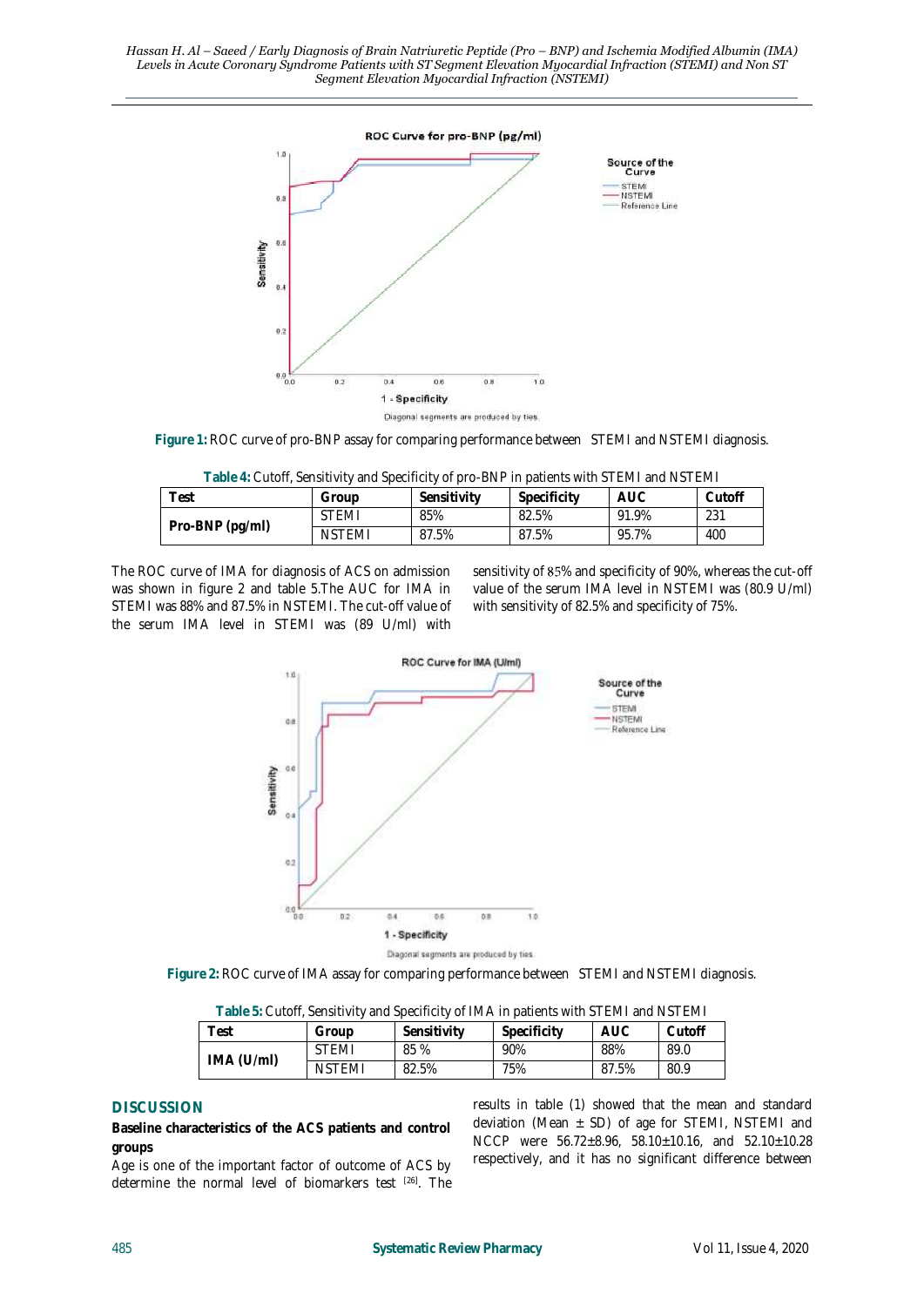ACS groups and control group (P=0.027). This result is agreed with the conclusion obtained from Haller et al [27]. Body mass index (BMI) refers to have a role factor to develop health problems <sup>[28]</sup>. Table (1) showed that the mean and standard deviation (Mean±SD) of BMI for STEMI, NSTEMI and NCCP were 31.17±5.61, 30.94±6.10, and  $29.91 \pm 5.63$  respectively, with significantly elevated in ACS groups comparing with the control group (P<0.01). These results agree with the conclusion obtained from Pan et al <sup>[29]</sup>.

**Clinical characteristics of the patients with ACS and control groups**

The present study showed, the mean and standard deviation (Mean ± SD) of STEMI, NSTEMI and NCCP for cholesterol were 197.07±33.30, 201.25± 42.38, and 167.05±25.35 (mg/dl) respectively, and for LDL were  $161.65 \pm 40.55$ ,  $154\pm 39.46$ , and  $145\pm 34.12$  (mg/dl) respectively, whereas the mean and standard deviation (Mean  $\pm$  SD) of STEMI, NSTEMI and NCCP for both triglyceride (TG) were 165.65±47.39, 177.55±68.86 and 123.30±37.11 (mg/dl) respectively, and HDL were 34.9±7.33 30.15±5.77 and 34.12±4.60 respectively, with no significance differences. These values showed that high levels of total cholesterol and LDL (p< 0.01), were associated with increased risk of acute coronary syndrome, this risk may modified to angina or heart failure or died, which agree with the finding of the significant association between the high levels of total cholesterol or LDL and acute coronary syndrome risk may be attributed to differences in fat metabolism among ACS patients and control. This results was agreed with a previous study that presented by Ahmad et al [26].

The present study showed the mean and standard deviation (Mean±SD) of the following markers for STEMI, NSTEMI and NCCP. For CK-MB were 65.62±58.10, 58.97±73.25, and  $25.05\pm35.56$  (U/L) respectively, and TnT were  $5.27\pm8.00$ , 4.63±8.75, and 0.11±0.07 (ng/ml) respectively, and pro-BNP were 1359.82± 995.00, 2698.22±1604.69, and 180.07±90.24 (pg/ml) respectively and IMA were 86.79±16.03,  $76.00 \pm 15.14$ , and  $59.42 \pm 10.65$  (U/ml) respectively, with significantly elevated in ACS groups comparing with the control group (P<0.01), as shown in table 1. These values showed that high levels of both CK-MB and TnT were associated with increased risk of acute coronary syndrome, this risk may be modified to heart failure or died, which agree with the previous study in Ndrepepa et al <sup>[30]</sup>. For this reasons, troponin used as an indicator to diagnosis of increasing of its levels in the human blood this study is deal with Scirica and David <sup>[31]</sup>, on the other hand, this test may be used to evaluate other causes of heart problem, this is agreed with study of Levine et al <sup>[32]</sup>. As well as these results showed that the level of pro-BNP was significantly higher in ACS group as compared to the control group (P<0.01). The high level of Pro-BNP was associated with increased risk of acute coronary syndrome, this risk may be an indicated to evaluate health problem that related with heart, because this hormone release in the response of the changes of pressure in the heart especially for patients with ACS [33,34], also this study is deals with Giannitsis and Huge [11] . The results of present study showed that serum IMA level was significantly higher in ACS group as compared to the control group, thus

in agreement with study of Bijaya et al <sup>[19]</sup>. Many mechanisms were proposed for production of IMA within minutes after the onset of acute myocardial ischemia like acidosis, damaging occurs by free radicals, fatty acids releasing, exposures to free copper and iron, and disturbance of calcium pump, all of which involves damage of the amino terminal of human serum albumin [20,35] . According to these results IMA is a useful biochemical marker to differentiate between NCCP patients and ACS patients [36] . In addition recent studies suggests the release of fatty acids in myocardial ischemia results in the binding of fatty acid to albumin, that may be caused a conformational changing in albumin, thus reducing its binding with Co(II) <sup>[37]</sup>. IMA results depend on the type of assay and instrument uses. The major strength of the present study is that used an ELISA for measuring serum IMA levels, which is faster, less expensive and comparably reliable with the albumin cobalt binding assay, which has been used in previous studies [38].

### **Comparison of CK-MB, TnT, pro-BNP and IMA values between the ACS groups**

In the present study, CK-MB, TnT, pro-BNP, and IMA concentrations were compared between the patients with ACS who presented to the ED within 6hrs as shown in table 2. Although there were an increase in the mean and standard deviation (Mean±SD) of both CK-MB and TnT, the results revealed, that there were no significance differences in the concentrations of both CK-MB and TnT in STEMI patients as compared with the NSTEMI patients despite. These results are in agreement with other studies Tahir et al <sup>[39]</sup> and Loria et al <sup>[40]</sup>. Despite the fact that CK-MB acts as an indicator of cellular damage that reflects the vulnerable area and the resulting of infarction size, while TnT acts as an indicator of muscle myocardial damage and rises in proportion to the size of the infarction itself. The clinical spectrum of ACS consists of STEMI and NSTEMI elevation or UA, which are categorized by acute changes in ECG and expansion of myocardial necrosis [41], but this may be contributing to the lower sensitivity of these biomarkers in the first 6 hours after symptom onset. The present study disagreement with Ragaa et al  $[42]$ , that showed the cardiac markers, such as CK-MB isozyme and TnT, detect the evolution of myocardial necrosis, and have appear as good predictors of risk in ACS patients, whereas the level of pro-BNP was significantly higher in NSTEMI patients as compared to the STEMI patients (P<0.01). These results agree with previous study of Ragaa et al <sup>[42]</sup>, that pro-BNP rises in ACS patients with NSTEMI, not increased by myocardial necrosis, but ischemic insult in itself. This can be explained based on the releasing of cardiac markers, especially NT-proBNP, in ACS patients with NSTEMI differed from that in ACS patients with STEMI. These two groups showed different ischemic area spectrum. Furthermore, the cause of STEMI was complete occlusion in the coronary artery, while NSTEMI was related with susceptible plaque and subocclusive thrombosis [42]. The releasing of BNP and NT-proBNP were also tiggers by myocardial ischemia <sup>[43,44]</sup>. Our results disagreement with the finding of Mohamed and Babu Raj [45] , that showed a higher value of NT- proBNP in STEMI patients as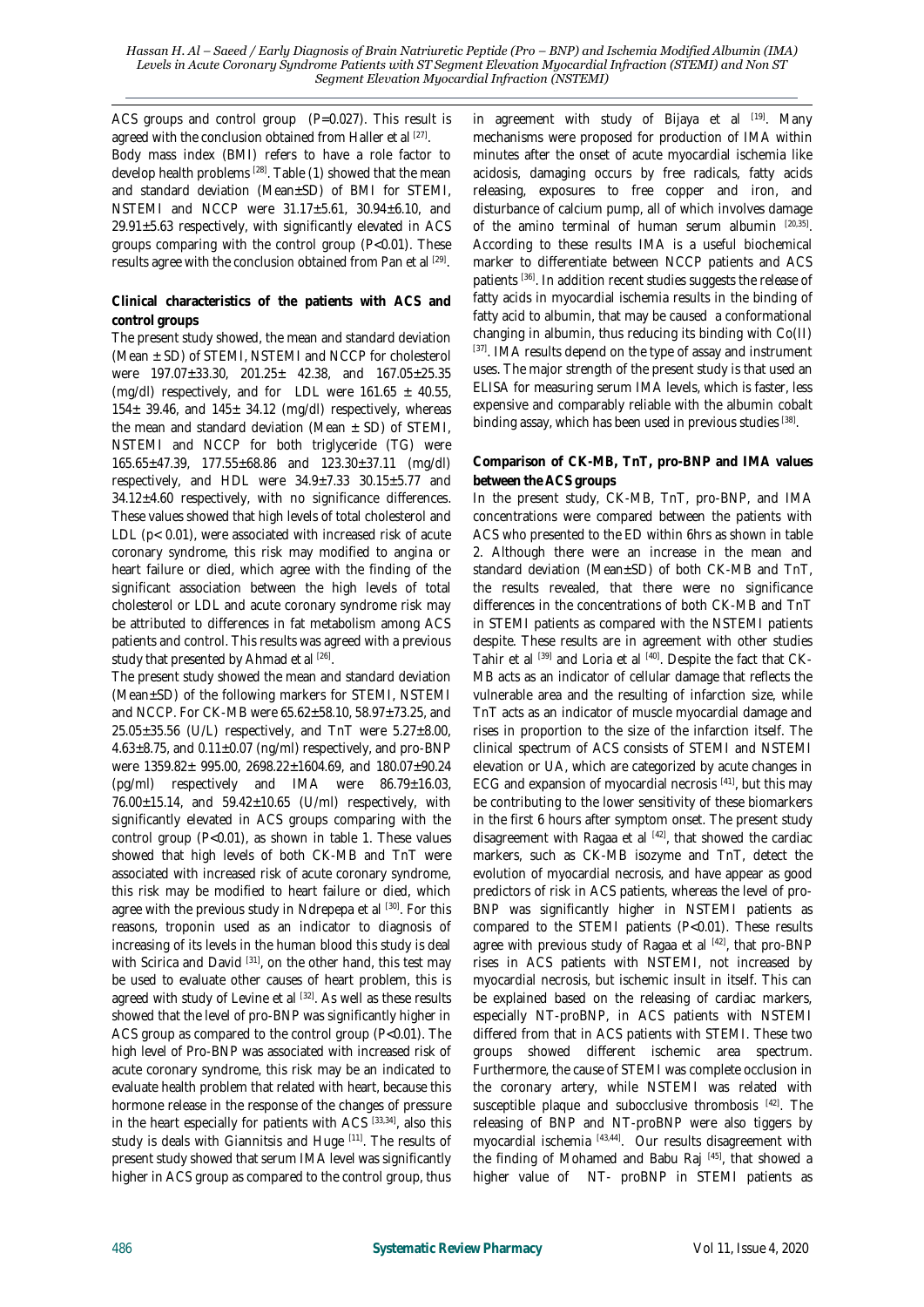compared with NSTEMI patients, this may be due to the increment of pro-BNP in NSTEMI patients are inversely proportional to the time course duration of admission and clinical signs [46] . Conversely the level of IMA was significantly higher in STEMI patients as compared to the NSTEMI patients (P<0.01). These results agree with previous study in Prema et al <sup>[16]</sup>, and disagreement with other studies, that there was no significant difference between NSTEMI and MI [47,48] .

Discrimination between ACS patient lacking myocardial necrosis and those having ischemia alone is of great value, the current cardiac markers such as CK-MB, and the cardiac specific troponin I although remain the most sensitive and specific for diagnosis of acute cardiac myonecrosis, still they cannot confirm absence of cardiac ischemia if they are negative at least initially. Therefore looking for new early marker in this regard is necessary for classifying ACS patients having ischemia or not <sup>[49,50]</sup>. Studies have shown that IMA rapidly rises following an ischemia when time frame comparison have been done the rise in IMA concentration was more rapid than TnT and CK-MB in diagnosis ACS<sup>[18]</sup>. IMA rises immediately after the onset of plaque rupture when compared to cardiac troponins and natriuretic peptides. It starts to fall at 6 hrs and returns to normal at 24 hrs. [51]

#### **Correlation Coefficient of Parameters of Study by Pearson Correlation Coefficient Function**

In the present study, each pro-BNP, and IMA levels were correlated with CK-MB and TnT in STEMI and NSTEMI patients are given in table 3. The results showed no relationship between Pro-BNP test and other parameter in serum of patient with ACS. Pro-BNP levels in patients with ACS in our study increased very early while the maximum levels were observed in the first 48 hours. These results agree with previous study of Baxter [52]. Together with these results, we provide evidence that cardiac marker pro-BNP is an independent marker for both diagnoses and also for prognosis in patients with the acute coronary syndrome [53]. This results disagreement with the finding of Stefan et al [54], that NT-proBNP showed a strong correlation with TnT, whereas Michael et al. [55] , that showed a positive correlation of NT-proBNP with CK-MB and TnT, but they findings of time-dependent changes of BNP after acute myocardial infarction with peak values 20.6 hrs respectively 24 hrs after the onset of symptoms [56,57], wherease Ragaa et al [42], finding the negative correlation between NTBNP and CK-MB.

The present study showed no correlation of IMA with CK-MB and TnT in STEMI patients, and with TnT in NSTEMI patients, whereas there was a negative correlation with CK-MB in NSTEMI patients (Table 3). This results in agreement with another studies, that finding no correlation between IMA and troponin <sup>[58]</sup>, and IMA with cTnI and CK-MB in unstable angina, NSTEMI and MI patients [47], this finding may be explained by the relative late appearance of most AMI markers being products of ischemic myocardial damage <sup>[59]</sup>, and the negative correlation between IMA and CK-MB may be due to the increase of one variable, in a negative correlation, may represent the increase of a factor that is directly causing the decrease of another factor, this

factor may be the time of admission the patients to the ED within 6 hrs of clinical signs. We think that this difference with the literature may be due to initial measurement of the patients at the time of our arrival [60]. Together with these results, we provide evidence that IMA may be act an independent marker for both early diagnoses in patients with the acute coronary syndrome.

### **Sensitivity and Specificity of Pro-BNP**

Optimal cut-off values of receiver operator characteristics (ROC) curve were calculated for each pro-BNP (figure 1 & table 4) and IMA (figure 2 & table 5) as biomarkers in early diagnostic and distinguish of patients with STEMI and NSTEMI at admission to ED within 6hrs of clinical signs. The area under curve for pro-BNP in STEMI and NSTEMI were 91.9% and 95.7% respectively, this results may be indicated the diagnostic ability of this marker between patients with ACS groups and NCCP as control. The sensitivity of pro-BNP in STEMI and NSTEMI were 85% and 87.5% respectively, this mean that the positive detection rates were 85% and 87.5% respectively. The optimal cutoff values for pro-BNP in STEMI and NSTEMI were (231 pg/ml) and (400 pg/ml) respectively were derived from ROC curve analysis, this results may be indicated discriminatory ability of increased serum pro-BNP levels for STEMI patients as compared with NSTEMI patients. The results obtained were disagreement as reported by others [42, 54] **.**  This may be attributed to differences in study population baseline characteristics, the time of sample collection, and the technique used.

The area under curve for IMA in STEMI and NSTEMI were 88% and 87.5% respectively, this results may be indicated the diagnostic ability of this marker between patients with ACS groups and NCCP as control. The sensitivity of IMA in STEMI and NSTEMI were 85% and 82.5% respectively, this mean that the positive detection rates were 85% and 82.5% respectively. The optimal cutoff values for IMA in STEMI and NSTEMI were (89 U/ml) and (80.9 U/ml) respectively were derived from ROC curve analysis, this results may be indicated discriminatory ability of increased serum IMA levels for STEMI patients as compared with NSTEMI patients, and were higher for STEMI and lower for NSTEMI as reported by others [61,62].

However, up to 90 U/mL  $[63]$  ,93.5 U/mL  $[64]$  and even >95U/ml [58] have been used in other studies which reflect different nature population in different studies.

### **CONCLUSIONS**

Measurement of pro-BNP with IMA as a marker of myocardial ischemia in the absence or proceeding of myocardial necrosis can be a useful tools in the diagnosis of patients with STEMI and NSTEMI admitting to the emergency department. We conclude pro-BNP and IMA assay as promising biochemical markers for the early diagnosis of ACS, and use both of them as one complement to other as a good discriminator between STEMI patients and NSTEMI patients.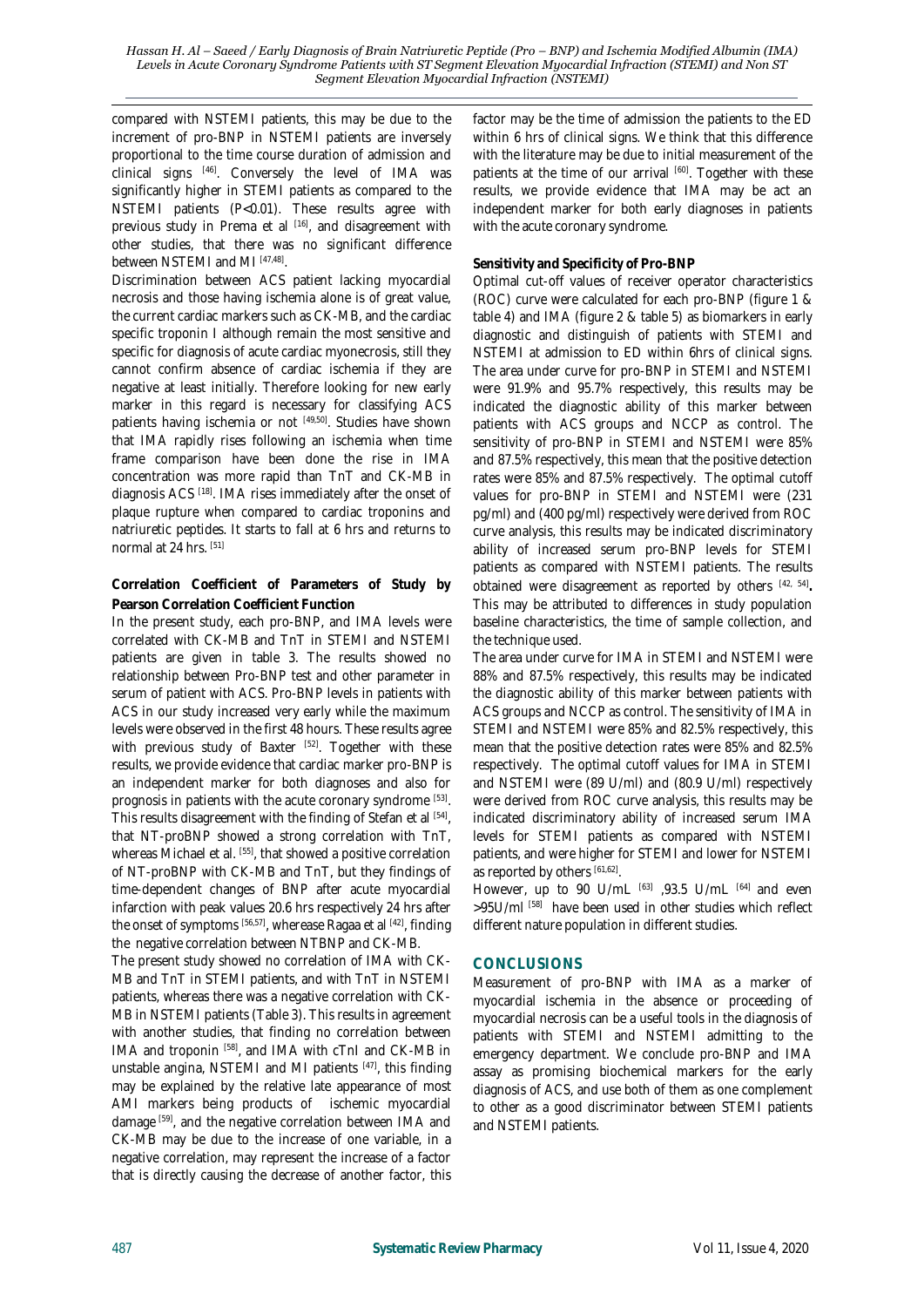### **REFERENCES**

- 1. Ezra AA, Nanette KW, Ralph GB, Donald EC, Theodore GG, David RH, Allan SJ, Hani J, Rosemary FK, Michael CK, Glenn NL, Philip RL, Debabrata M, Eric DP, Marc SS, Richard WS, and Susan J. Zieman 2014: AHA/ACC guideline for the management of patients with non-ST-elevation acute coronary syndromes: a report of the American College of Cardiology/American Heart Association Task Force on Practice Guidelines. Journal of the American College of Cardiology 2014; 64 (24): 139-228
- 2. Dong L , Mintz GS , Witzenbichler B , Metzger DC , Rinaldi MJ , Duffy PL Weisz G , Stuckey TD , Brodie BR, Yun KH, Xu K, Kirtane AJ, Stone GW, Maehara A. Comparison of plaque characteristics in narrow wings with ST-elevation myocardial infarction (STEMI), non-STEMI/ unstable angina pectoris and stable coronary artery disease (from the ADAPT-DES IVUS Substudy). The American Journal of Cardiology 2015; 115(7):860-6
- 3. Ahmadi A, Leipsic J, Blankstein R, Taylor C, Hecht H, Stone GW, Narula J. Do plaques rapidly progressto myocardial infarction? The interplay between plaque vulnerability and progression. Circulation research 2015;117(1): 99-104
- Simon H, Benedikt P. The Patient with Acute Coronary Syndrome", Anesthesia in High-Risk Patients. Springer, Cham 2018; pp. 3-17
- 5. Kumar A., Cannon C.P. Acute coronary syndrome: diagnosis and management. Part I. Mayo Clin Proc 2009; 84:917-938
- 6. Charalambos V, Christos G, Dimitris P, Dimitris T. Chapter 2.4-Stable Angina Pectoris: Coronary Artery Disease: From Biology to Clinical Practice 2017 pp: 157-200
- 7. Panteghini M. Role of importance of biochemical markers in clinical cardiology. Eur Heart J 2004;25:1187-96
- 8. Lin JC, Apple FS, Murakami MM, Luepker RV. Rates of positive cardiac troponin I and creatine kinase MB mass among patients hospitalized for suspected acute coronary syndromes. Clin Chem. 2004;50:333-8
- 9. Daniels LB, Alan SM. Natriuretic peptides. Journal of the American college of cardiology 2007; 50 (25): 2357-2368
- 10. Tomas J, Mats S, Per V, Bertil L. N-terminal pro brain natriuretic peptide on admission for early risk stratification of patients with chest pain and no STsegment elevation. Journal of the American College of Cardiology 2002; 40 (3): 437-445
- 11. Giannitsis E, Hugo AK. Troponins: established and novel indications in the management of cardiovascular disease. Heart 2018; 104 (20): 1714- 1722
- 12. Atisha D , Bhalla MA, Morrison LK, Felicio L, Clopton P, Gardetto N, Kazanegra R, Chiu A, Maisel AS. A prospective study in search of an optimal Bnatriuretic peptide level to screen patients for cardiac

dysfunction. American heart journal 2004; 148 (3): 518-523

- 13. Wu AH. Pathology and laboratory medicine. 2nd ed. Humana: Totowa, NJ; 2003, Clinical markers.
- 14. Bar-Or D, Lau E, Winkler JV. A novel assay for cobaltalbumin binding and its potential as a marker for myocardial ischemia-a preliminary report. J Emerg Med. 2000;19(4):311-315
- 15. Bar-Or D, Curtis G, Rao N, Bampos N, Lau E. Characterization of the Co2+ and Ni2+ binding aminoacid residues of the N-terminus of human albumin. Eur J Biochem. 2001;268(1):42-48
- 16. Prema G, Sai KB, Rama Krishna RY, Dolice V, Sai B, Cherian KM. Estimation of Ischemia Modified Albumin (IMA) Levels in Patients with Acute Coronary Syndrome. Ind J Clin Biochem 2014; 29(3):367-371
- 17. Sinha MK, Roy D, Gaze DC, Collinson PO, Kaski JC. Role of ischemia modified albumin, a new biochemical marker of myocardial ischaemia, in the early diagnosis of acute coronary syndromes. Emergency Medicine Journal 2004; 21(1): 29-34
- 18. Cho DK, Choi JO, Kim SH, Choi J, Rhee I, Ki CS, Lee SC, Gwon HC. Ischemia-modified albumin is a highly sensitive serum marker of transient myocardial ischemia induced by coronary vasospasm. Coronary Artery Disease 2007; 18(2): 83-87
- 19. Bijaya M, Sunil P, Surya RN, Bijendra KR, Prahlad K, Nirmal B, Madhab L. Utility of Ischemia Modified Albumin as an Early Marker for Diagnosis of Acute Coronary Syndrome. J Nepal Health Res Counc 2018; 16(38):16-21
- 20. Bhakthavatsala RC, Cijo C, Hrishikesh BD. Role of Ischemia Modified Albumin (IMA) in acute coronary syndromes. Indian heart journal 2014; 66: 656-662
- 21. Storrow AB, Gibler WB. Chest pain centers: diagnosis of acute coronary syndromes. Ann Emerg Med 2000; 35:449 -61
- 22. Morrow DA, Rifai N, Tanasijevic MJ, Wybenga DR, de Lemos JA, Antman EM. Clinical efficacy of three assays for cardiac troponin I for risk stratification in acute coronary syndromes: a Thrombolysis in Myocardial Infarction (TIMI) 11B substudy. Clin Chem 2000; 46:453-60
- 23. Panteghini M. Acute coronary syndrome: biochemical strategies in the troponin era. Chest 2002; 122:1428-35
- 24. Alpert JS, Thygesen K, Antman E, Bassand JP. Myocardial infarction redefined-a consensus document of the Joint European Society of Cardiology/American College of Cardiology Committee for the Redefinition of Myocardial Infarction. J Am Coll Cardiol 2000; 36:959-69
- 25. Joint European Society of Cardiology/American College of Cardiology Committee. Myocardial infarction redefined-a consensus document of the joint European Society of Cardiology/American College of Cardiology Committee for the Redefinition of Myocardial Infarction. Eur Heart J 2000; 21:1502- 13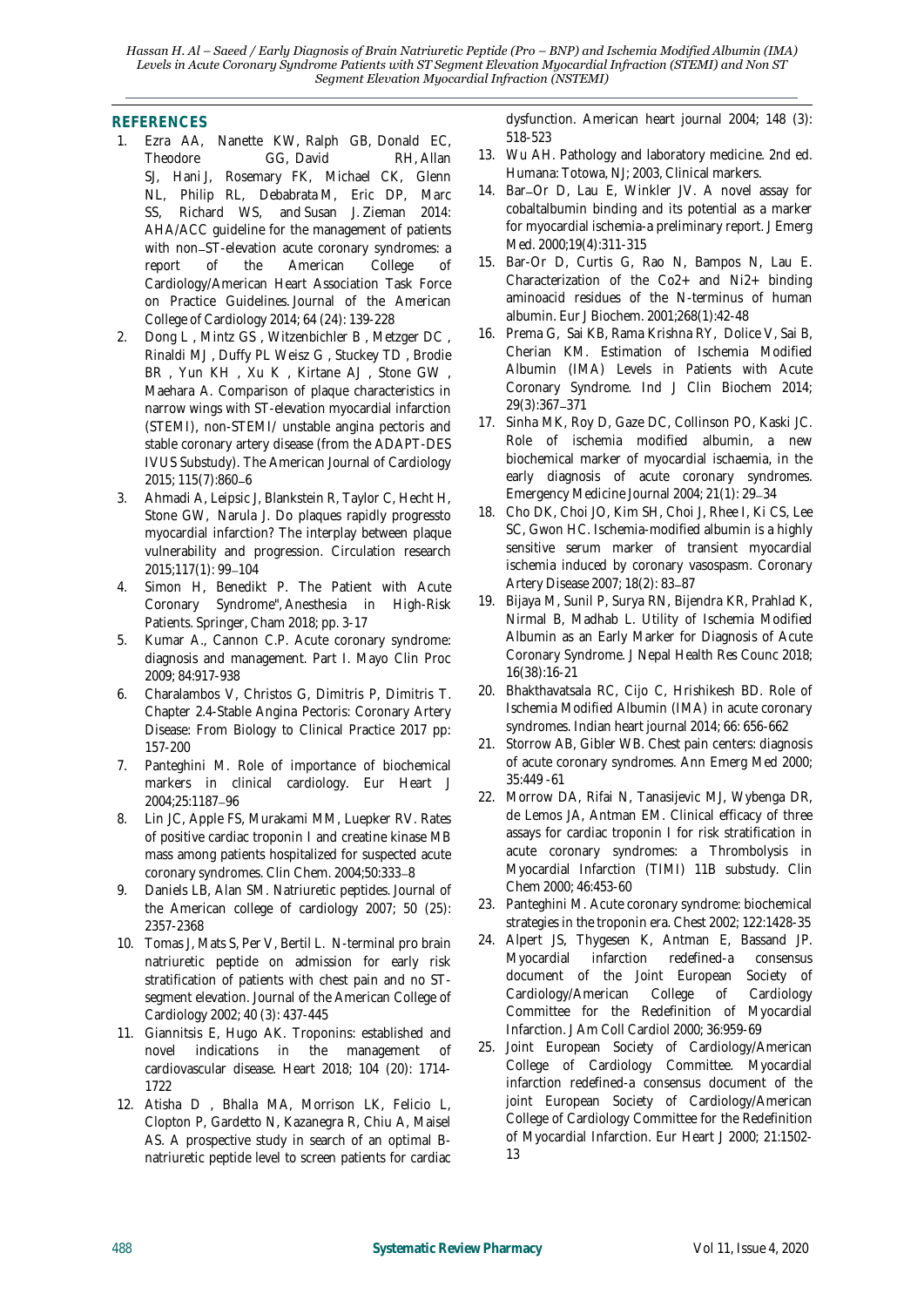- 26. Ahmad A, Chua N, Khir R.N, Chong PF, Lim CW, Rizwal J, Abdul Rahman E, Aiza H, Mohd Arshad MK, Ibrahim ZO, Embong F, Lee C, Kasim S. Impact of Cholesterol Levels on Acute Coronary Syndrome Mortality in North of Kuala Lumpur", International Journal of Cardiology. 2017; 249: S32
- 27. Haller PM, Jäger B, Farhan S, Christ G, Schreiber W, Weidinger F, Stefenelli T, Delle-Karth G, Kaff A, Maurer G, Huber K. Impact of age on short-and long-term mortality of patients with ST-elevation myocardial infarction in the VIENNA STEMI network. Wiener klinische Wochenschrift 2018; 130 (5-6): 172-181
- 28. Frank QN. Body mass index: obesity, BMI, and health: a critical review. Nutrition today 2015; 50 (3): 117-128
- 29. Pan Y, Li D, Ma J, Shan L, Wei M. NT-proBNP test with improved accuracy for the diagnosis of chronic heart failure. Medicine 2017; 96 (51):1-7
- 30. Ndrepepa G , Colleran R , Braun S , Xhepa E , Hieber J , Cassese S , Fusaro M , Kufner S , Laugwitz KL , Schunkert H , Kastrati A. Comparative prognostic value of postprocedural creatine kinase myocardial band and high‐sensitivity troponin T in patients with non‐ST‐segment elevation myocardial infarction undergoing percutaneous coronary intervention. Catheterization and Cardiovascular Interventions 2018; 91(2): 215-223
- 31. Scirica BM, David AM. Troponins in acute coronary syndromes", Progress in cardiovascular diseases 2004; 47(3): 177-188,
- 32. Levine GN, Bates ER, Blankenship JC et al., 2015 ACC/AHA/SCAI focused update on primary percutaneous coronary intervention for patients with ST-elevation myocardial infarction: an update of the 2011 ACCF/AHA/SCAI guideline for percutaneous coronary intervention and the 2013 ACCF/AHA guideline for the management of ST-elevation myocardial infarction", Journal of the American College of Cardiology 2016: 67 (10): 1235-1250
- 33. Daniels LB, Alan SM, Natriuretic peptides. Journal of the American college of cardiology 2007; 50 (25), pp: 2357-2368
- 34. de Lemos JA , Morrow DA, Bentley JH, Omland T, Sabatine MS, McCabe CH, Hall C, Cannon CP, Braunwald E. The prognostic value of B-type natriuretic peptide in patients with acute coronary syndromes. New England Journal of Medicine 2001; 345 (14): 1014-1021
- 35. Cui L, Zhang J, Yonghua Wu, Xiaozhou Hu. Assay of ischemiamodified albumin and C-reactive protein for early diagnosis of acute coronary syndromes. J. Clin. Lab. Anal. 2008; 22: 45-9
- 36. Jelal D, Rajinder C, Yeshak W, Aklilu A. Diagnosis of Ischemic Heartdisease Using Ck-Mb, Troponin- I and Ischemia Modified Albumin. Ethiop Med J 2011; 49 (1)
- 37. Dominguez Rodriguez A, Abreu-Gonzalez P, GarciaGonzalez MJ, Samimi-Fard S, Reiter RJ, Kaski JC. Association of ischemia-modified albumin and

melatonin in patients with ST-elevation myocardial infarction. Atherosclerosis. 2008;199(1):73-78

- 38. Peacock F, Morris DL, Anwaruddin S, Christenson RH, Collinson PO, Goodacre SW, Januzzi JL, Jesse RL, Kaski JC, Kontos MC, Lefevre G, Mutrie D, Sinha MK, Uettwiller-Geiger D, Pollack CV. Meta-analysis of ischemia-modified albumin to rule out acute coronary syndromes in the emergency department. Am Heart J 2006;152:253-262
- 39. Tahir AM, Nasir AM, Habib-ur-R, Rashid A. Creactive protein and acute coronary syndrome: correlation with traditional risk factors, diagnostic cardiac biomarkers, and ejection fraction. Rawal Medical Journal (RMJ). 2009; 34(2) 154-159
- 40. Loria V, Leo M, Biasillo G, Dato I, Biasucci LM. Biomarkers in acute coronary syndrome. Biomarker insights 2008 Jan;3:BMI-S588
- 41. Alpert J, Thygesen K, Antman E, Bassand JP. Myocardial infarction redefined: A consensus document of The Joint European Society of Cardiology/American College of Cardiology Committee for the redefinition of myocardial infarction. J Am Coll Cardiol 2000; 36:959 - 969
- 42. Ragaa HM, Alaa El- M, Nour El- H, Tarek S. N-TerminaL PRO-BNP in Acute Coronary Syndrome Patients with ST Elevation versus Non ST Elevation in Qassim Region of Saudi Arabia. International Journal of Health Sciences, Qassim University 2011; 5(2)
- 43. Bibbins-Domingo K, Ansari M, Schiller N, Massie B, Whooley MA. B-type natriuretic peptide and ischemia in patients with stable coronary disease: data from the Heart and Soul study. Circulation, 2003;108: 2987- 2992
- 44. Weber M, Dill T, Arnold R, Rau M, Ekinci O, Müller KD, Berkovitsch A, Mitrovic V, Hamm C. N-terminal B-type natriuretic peptide predicts extent of coronary artery disease and ischemia in patients with stable angina pectoris. Am Heart J 2004; 148: 612-620
- 45. Mohamed YA, Babu Raj K. To estimate the serum level of N-terminal pro-brain natriuretic peptide levels in acute coronary syndrome. IAIM 2019; 6(1): 8-15
- 46. Fröhlich GM, Schoch B, Schmid F, Keller P, Sudano I, Lüscher TF, Noll G, Ruschitzka F, Enseleit F. Takotsubo cardiomyopathy has a unique cardiac biomarker profile: NT-proBNP/myoglobin and NTproBNP/troponin T ratios for the differential diagnosis of acute coronary syndromes and stress induced cardiomyopathy. International Journal of Cardiology 2012; 154(3): 328-332
- 47. Nastaran M, Babak B, Mehryar Z. Role of Clinical Evaluation of Ischaemia Modified Albumin in Diagnosis of Acute Coronary Syndrome: Unstable Angina to Myocardial Infarction. Journal of Clinical and Diagnostic Research. 2018; 12(1): 6-9
- 48. P. Kughapriya & D. Ponnudhali., Ischemia Modified Albumin: A Recent Biomarker in the Diagnosis of Acute Coronary Syndrome. Sch. J. App. Med. Sci., Jul 2018; 6(7): 2691-2696
- 49. Newby LK, Storrow AB, Gibler WB, et al. Bedside multimarker testing for risk stratification in chest pain